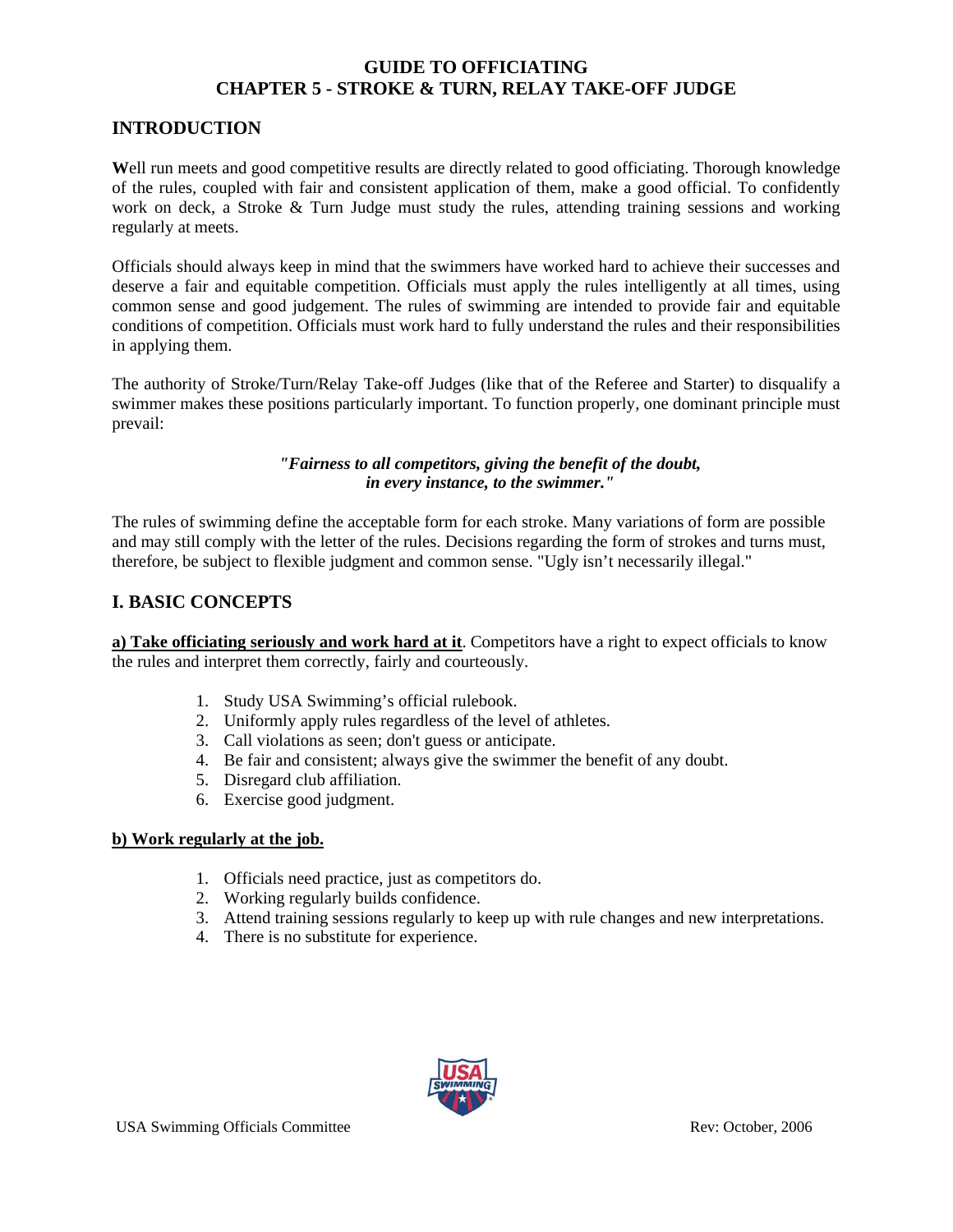#### **c) Be professional in manner.**

- 1. Fairness to all competitors must dictate actions.
- 2. Dress properly.
- 3. Make decisions quickly and decisively.
- 4. Don't smoke within venue.
- 5. Avoid coaching swimmers.
- 6. Refrain from cheering--control your emotions.
- 7. Don't fraternize with swimmers, coaches or spectators during competition.
- 8. Admit a mistake if wrong; competitor's welfare is more important than your own ego.

## **d) Uniform. (Varies in LSC's)**

- 1. Men: navy blue slacks (no jeans) or shorts, white polo shirt and rubber soled white shoes.
- 2. Women: navy blue skirt, slacks (no jeans) or shorts with white polo shirt and rubber soled white shoes.

(Officials look much more "official" if dressed properly.)

# **II. RESPONSIBILITIES**

**STROKE JUDGE** -- ensures that the rules relating to the style of swimming designated for the event are being observed.

**TURN JUDGE** -- ensures that, when turning or finishing, the swimmer complies with the turning and finishing rules applicable to the stroke used.

**RELAY TAKE-OFF JUDGE** -- ensures that a relay swimmer does not leave the starting platform before the preceding swimmer has touched the end of the pool.

The Referee (or, at the Referee's discretion, the Chief Judge) assigns and instructs Stroke and Turn Judges and Relay Take-off Judges. Before the competition begins, the Referee determines the respective areas of stroke and turn responsibility as well as jurisdiction.

## **Position:**

The Referee will assign each Stroke and Turn Judge an area of responsibility before the competition begins. This will include the manner and sequence in which he wants the judges to move to different areas.

**Stroke Judge** -- At the start, the Stroke Judge is responsible for observing the swimmers at the 15 meter mark for all strokes except the breaststroke.

After the start, the Stroke Judge walks the sides of the pool, preferably abreast of swimmers during all strokes except freestyle. The breaststroke and butterfly are best judged by walking slightly behind the swimmers. Judges should walk at a pace that is sufficient to stay with the swimmers. If the field spreads out, the stroke judge should maintain a position slightly ahead of the trailing swimmers while maintaining contact with the lead swimmer(s). If there are two  $(2)$  stroke judges working one side of the pool (usually

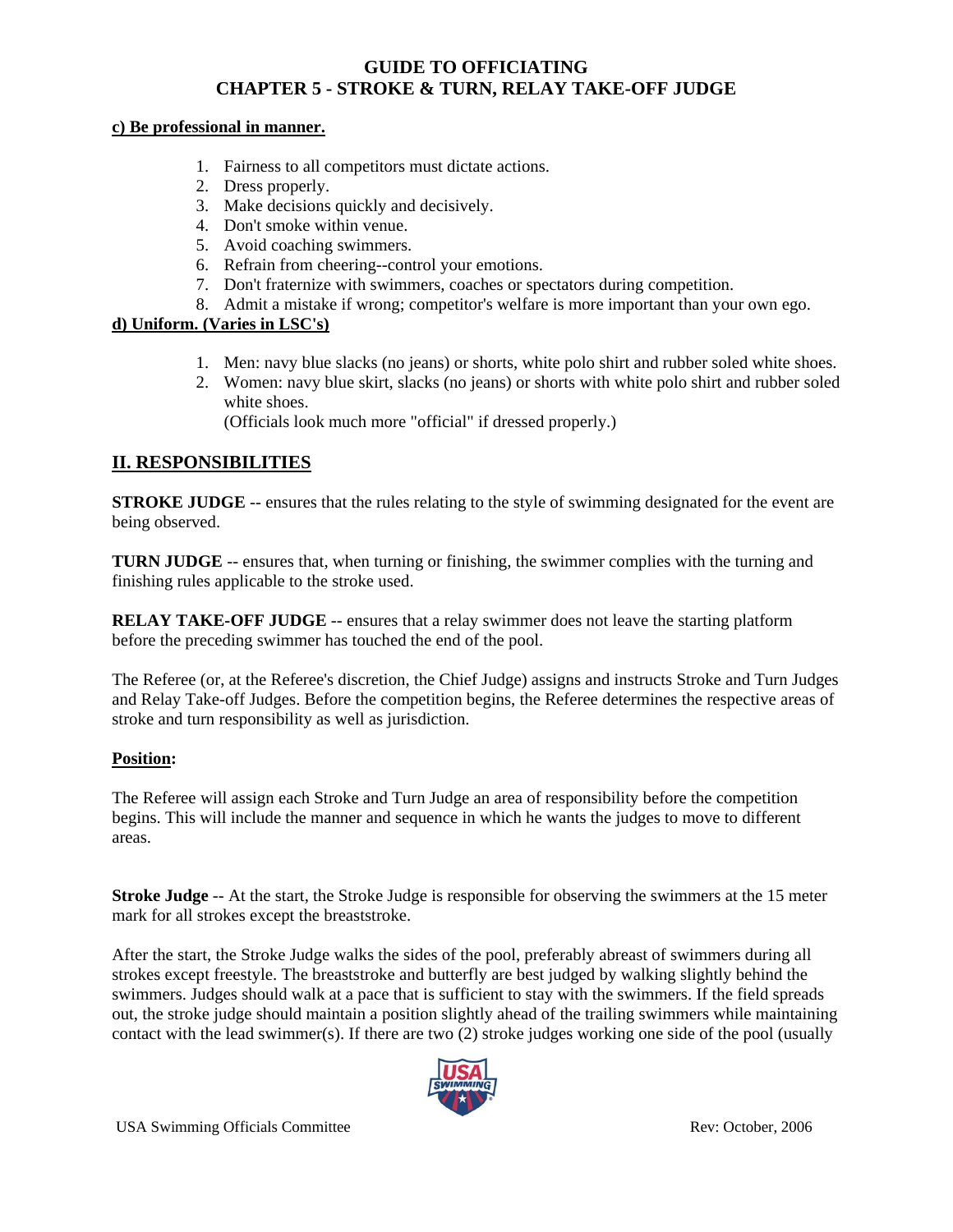in long course meets), a "lead-lag" observation pattern could be utilized as the field spreads out; i.e., the leading stroke judge takes jurisdiction over the faster swimmer(s) while the following stroke judge takes jurisdiction over the slower swimmer(s). After each turn, the stroke judges switch jurisdictions as they begin to walk in the opposite direction. Teamwork and coordination are important between the two (2) stroke judges to ensure that all of the swimmers are observed on a fair and equitable basis.

The stroke judge must clearly be in position to watch swimmers in the backstroke, butterfly, and freestyle events who are submerged after the start or any turn to ensure that their heads surface before the 15-meter mark.

**Turn Judge** -- The Turn Judges are positioned at either end of the pool.

Turns and finishes are best judged from the ends of the pool directly over the lane if possible. If a judge must observe more than one lane (the norm for most meets at the LSC level), the official will have to adjust his position to best observe all assigned lanes.

A Turn Judge at the starting end of the pool must position himself so he can step forward quickly to observe the first stroke and kick in the breaststroke, butterfly or individual medley events as soon as the starting signal is given and the swimmers leave the blocks. (NOTE: A judge in this situation must not block the Timers' view of the Starter, the starting device, or the Starter's view of the swimmers.)

The Stroke and Turn Judge's responsibilities begin after the start. Any action prior to the start is the Starter's responsibility or, in the case of relay take-offs, it may be the Relay Take-off Judge's responsibility. Each Stroke and Turn Judge should observe the start; however, his duties commence immediately after the start.

There are two positions for **Relay Take-off Judge**: one stands immediately beside the starting block (the LANE judge) while the other looks across the lanes from the side of the pool (the SIDE judge). Depending on the number of people available and the lanes to watch a side judge could be assigned 2 but not more than 4 lanes and lane judges (depending on availability) could be assigned to watch from 1 to 4 lanes. It is preferable to have the lane judges watch fewer lanes than the side judges if a choice on assignment must be made. For example one side judge watching lanes 1-4 and a lane judge watching lanes 1&2 and a lane judge watching 3&4, instead of the other way around.

Finally, where limited personnel or the pool's configuration does not permit the ideal arrangement of officials, common sense and equity in judgment must prevail.

# **III. REPORTING VIOLATIONS**

- 1. Only the Referee or a Stroke and Turn Judge can disqualify for stroke, turn or finish violations. A Relay Take-off Judge is the only official, other than the Referee, who can disqualify for an infraction of the relay take-off rule.
- 2. Upon observing an infraction in their jurisdiction, the Stroke/Turn Judge or Referee shall immediately raise one hand overhead with open palm. (This requirement is intended to encourage officials to act decisively and to preclude consultation with other officials or reflection on the consequences of a call.) If the official does not raise his hand

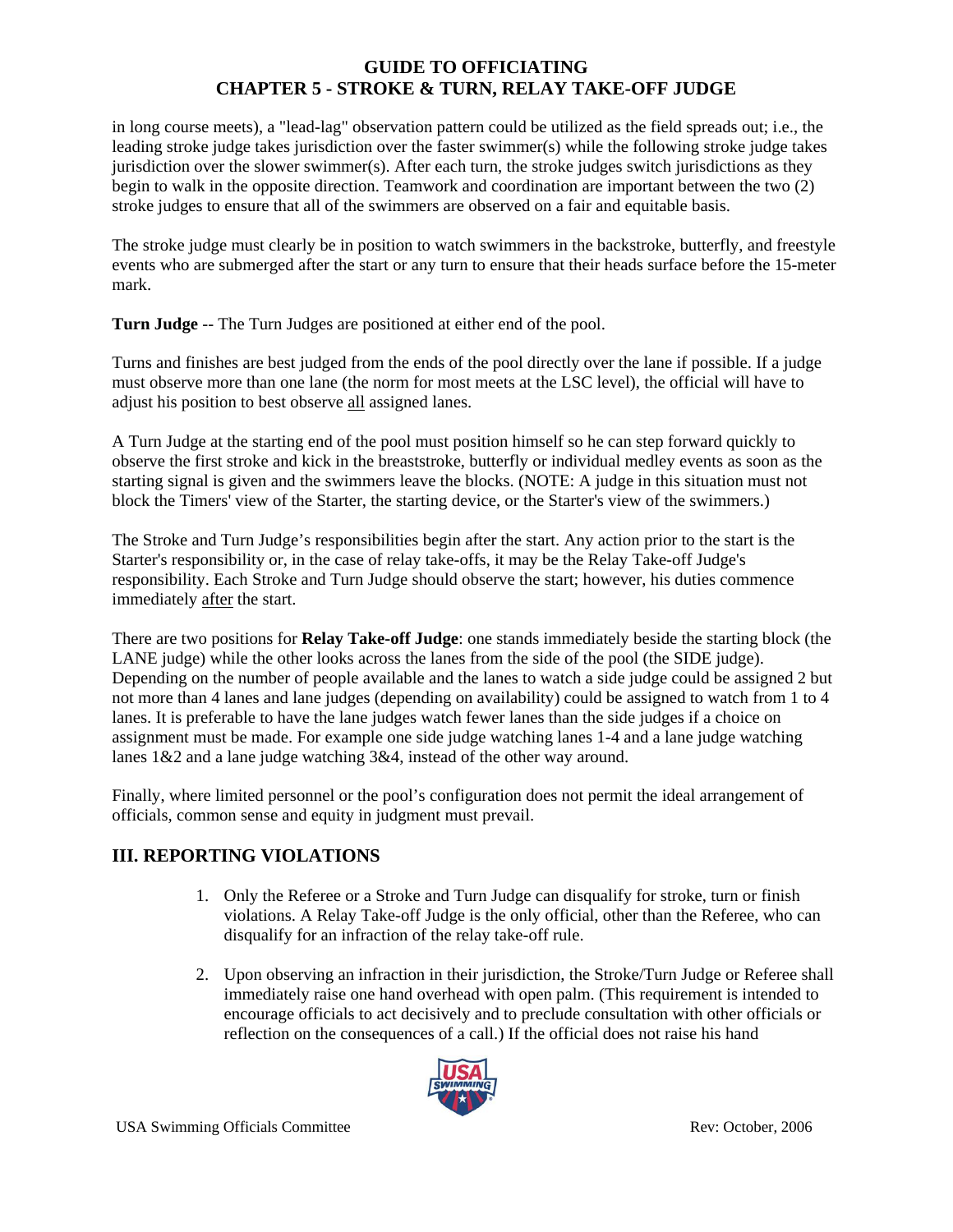immediately following an infraction, the Referee should not allow the disqualification unless the Referee personally observed it. However, since "double confirmation" on an early relay take-off is required, a Relay Take-off Judge does NOT indicate an observed early take-off with a raised hand.

- 3. Report violations, in writing, to the Referee, detailing the event, heat number, lane number and violation. Use the standard USA Swimming DQ form (if available) and be specific in describing the violation utilizing the language of the rulebook.
- 4. Be prepared to accurately answer the "3 Questions" from the Chief Judge or the Referee, if asked, with the language of the rulebook - "Where were you? (Jurisdiction)," "What did you see? (Description)," and "What rule was broken? (Infraction)." Take a deep breath and think carefully before answering - try to visualize the swim in your mind, remembering that when you watched the swimmer approach you that their right arm was on your left, etc. And finally, do not take it as a personal offense if your DQ call is overturned - you did your job and the Referee must do her job, too.
- **5.** The Referee, Chief Judge or designated official must make every reasonable effort to seek out the swimmer or his coach and inform the individual of the reason for the disqualification. **Never suggest to a swimmer or coach that a swimmer "came close" to being disqualified; "close" is perfectly legal!**  (NOTE: Officials should never give advice or talk to swimmers or coaches except to

explain a disqualification actually cited.)

### Disqualifications:

- 1. Can be made only by the official within whose jurisdiction the infraction has been committed.
- 2. Must be based on personal observation.
- 3. Give the swimmer the benefit of any doubt.
- 4. Disregard the opinion of others.
- 5. Apply simple test: BE SURE THE VIOLATION OCCURRED, UNDERSTAND CLEARLY WHAT IT IS AND BE PREPARED TO EXPLAIN IT.
- 6. Any swimmer who acts in an unsafe or unsportsmanlike manner observed by the Stroke/Turn Judge may be considered for disciplinary action at the Referee's discretion.
- 7. Swimming across lanes does not disqualify a swimmer unless interference occurs at the Referee's discretion; however, the Stroke/Turn Judge should report any observed interference to the Referee. The swimmer must start and finish in the same lane.

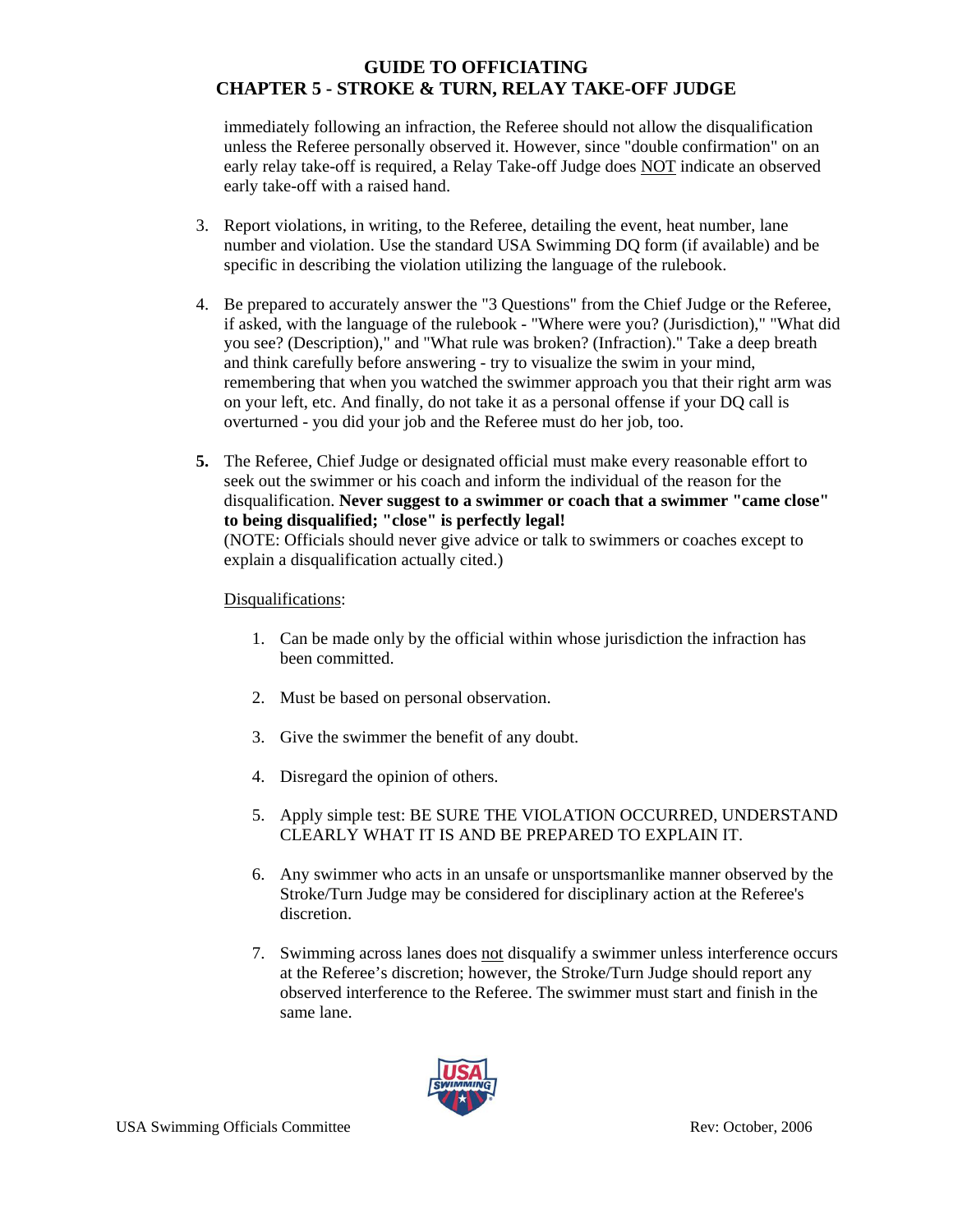- 8. Standing on the pool's bottom during a freestyle race shall not disqualify a swimmer unless he leaves the pool or walks or springs from the bottom. (NOTE: other than at the turn, standing on the bottom after the start and before the finish of any *other* stroke shall constitute a disqualification.)
- 9. A swimmer not entered in a race who enters the pool or course in the area in which a race is being conducted before all swimmers therein have completed the race shall be barred from the next individual event in which he is entered on that day or the next meet day, whichever is first (Referee decision). A competitor who dips his goggles in the water or splashes water on the face or body prior to his next event shall not be considered "entering the pool" unless the Referee concludes such an action interferes with the competition.
- 10. No swimmer is permitted to wear or use any device or substance to help his speed or buoyancy during race. Goggles may be worn and rubdown oil applied if not considered excessive by the Referee.
- 11. Relay disqualifications (NOTE: all these calls are Referee's or, in some cases, Relay Take-off Judge's decisions):
	- 1. No swimmer shall swim more than one leg in any relay event.
	- 2. A swimmer other than the first swimmer shall not start until his teammate has concluded his leg.
	- 3. Any relay team member and his relay team shall be disqualified if a team member, other than the swimmer designated to swim that leg, shall jump into or enter the pool in the area where the race is being conducted before all swimmers of all teams have finished the race.

# **IV OFFICIATING STROKE**

# **A. Butterfly**

## **1. Starts**

## **a) Rules**

*"After the start and after each turn, the swimmer's shoulders must be at or past the vertical toward the breast. The swimmer is permitted one or more leg kicks, but only one arm pull under water, which must bring him to the surface. It shall be permissible for a swimmer to be completely submerged for a distance of not more than 15 meters (16.4 yards) after the start and after each turn. By that point, the head must have broken the surface."* 

# **b) Swim Mechanics**

1) The swimmers usually remain on their breast with the hands extended forward while kicking with a butterfly-type kick.

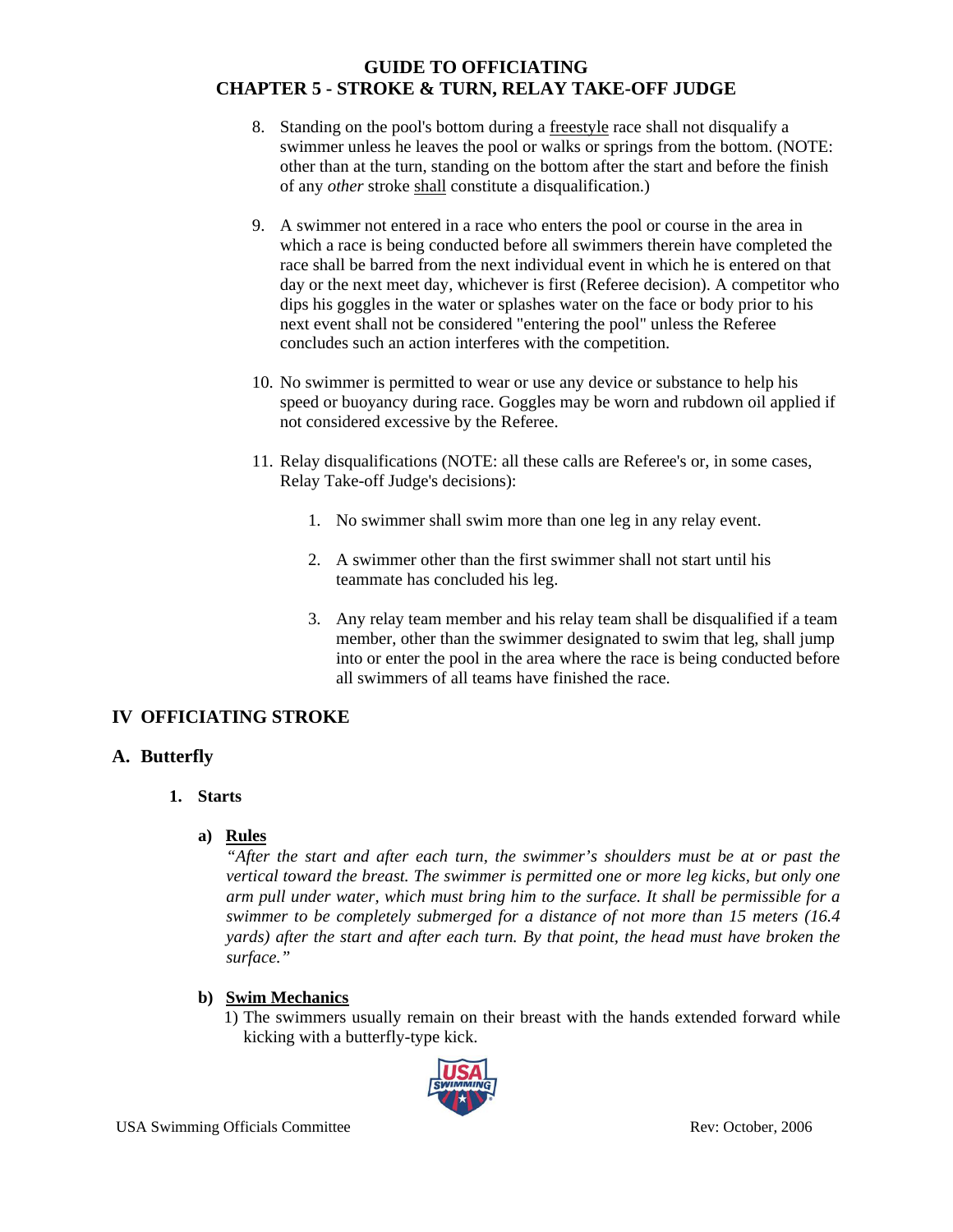2) Some swimmers kick out on the start while on their side. This position is legal as long as the swimmer remains past vertical toward the breast.

3) When the hands begin the first pull it must bring the swimmer to the surface.

#### **c) Observation**

1) From the end of the pool the official should observe the swimmer from over the lane. It is important for you to determine "with certainty" that the swimmer is past vertical toward the breast if the side kick-out is used and that the distortion from the water surface and the movement of water did not interfere with the observation.

2) From the side of the pool it is not always possible to observe the swimmers until they break the surface of the water at or before the 15-meter mark.

#### **2. Swim**

#### **a) Rules**

**Stroke** *"From the beginning of the first arm pull, the body shall be kept on the breast. Both arms must be brought forward over the water and pulled back simultaneously."*  **Kick** *"All up and down movements of the legs and feet must be simultaneous.* 

*The position of the legs or the feet need not be on the same level, but they shall not alternate in relation to each other. A scissors or breaststroke kicking movement is not permitted."* 

#### **b) Swim Mechanics**

- 1) The stroke requires over the water recovery of the arms.
- 2) The swimmer shall use a butterfly kick with no scissors or breaststroke kicking movements.
- 3) Rounding motion of the feet is allowed as long as the toes are pointed backward or inward.

#### **c) Observation**

- 1) From the side of the pool the stroke judge should have a clear view of all swimmers within their jurisdiction, (usually slightly behind the slowest swimmer).
- 2) One foot may be higher than the other as long as the feet do not alternate position in a stroke cycle.

#### **3. Turns/Finish**

#### **a) Rules**

**Turns** *"At each turn the body shall be on the breast. The touch shall be made with both hands simultaneously at, above, or below the water surface. Once a touch has been made, the swimmer may turn in any manner desired. The shoulders must be at or past the vertical toward the breast when the swimmer leaves the wall."* 

**Finish** *"At the finish, the body shall be on the breast and the touch shall be made with both hands simultaneously at, above, or below the water surface."* 

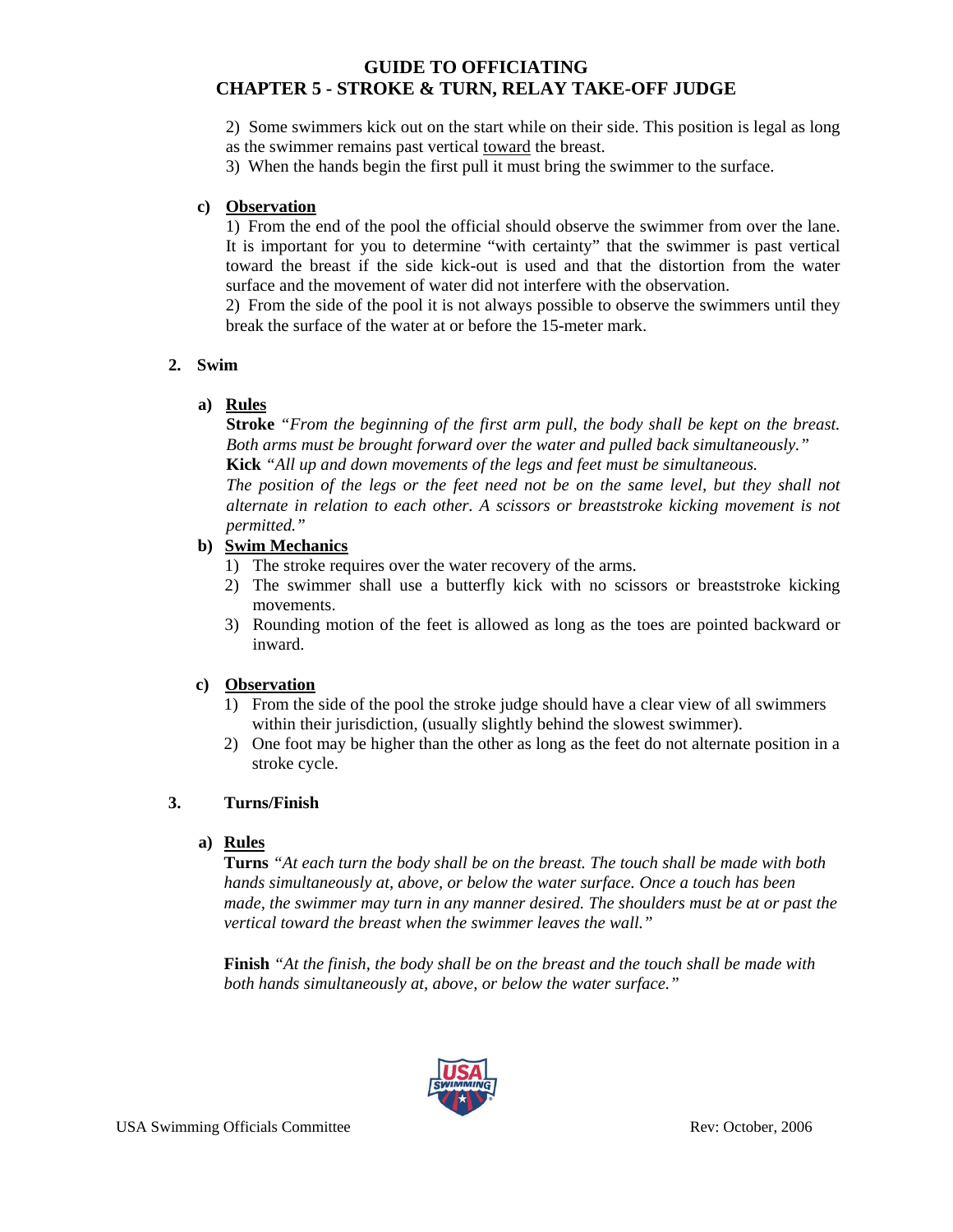### **b) Swim Mechanics**

- 1) Two hand simultaneous touch.
- 2) Shoulder position not relevant.
- 3) Remain on breast until touch.
- 4) No under water recovery.

### **c) Observation**

 1) From the side of the pool the stroke judge should observe the swimmers to assure proper kick.

 2) From the end of the pool the turn judge should observe the swimmer into the wall. When the eyes shift from the full body to observe the simultaneous two hand touch the judge should not look back.

## **B. Backstroke**

#### **1. Starts**

### **a) Rules**

*"The swimmers shall line up in the water facing the starting end, with both hands placed on the gutter or on the starting grips. Standing in or on the gutter, placing the toes above the lip of the gutter or bending the toes over the lip of the gutter, before or after the start, is prohibited."* 

### **b) Swim Mechanics**

Some swimmers will kick out from the start while on their side. This is legal but the swimmer must remain past vertical toward the back during this portion of the race.

#### **c) Observation**

At some competitions a turn judge may be assigned to observe the swimmer's toes after the start of the race. The position of the hands and the toes before the start are the responsibility of the Starter.

#### **2. Swim**

#### **a) Rules**

*"The swimmer shall push off on his back and continue swimming on the back throughout the race. Some part of the swimmer must break the surface of the water throughout the* race, except it shall be permissible for the swimmer to be completely submerged during *the turn and for a distance of not more than 15 meters (16.4 yards) after the start and each turn. By that point, the head must have broken the surface of the water."* 

#### **b) Swim Mechanics**

Backstroke is essentially "freestyle on the back."

#### **c) Observation**

1) From the end of the pool the turn judge shall observe that the swimmer remains on the back.

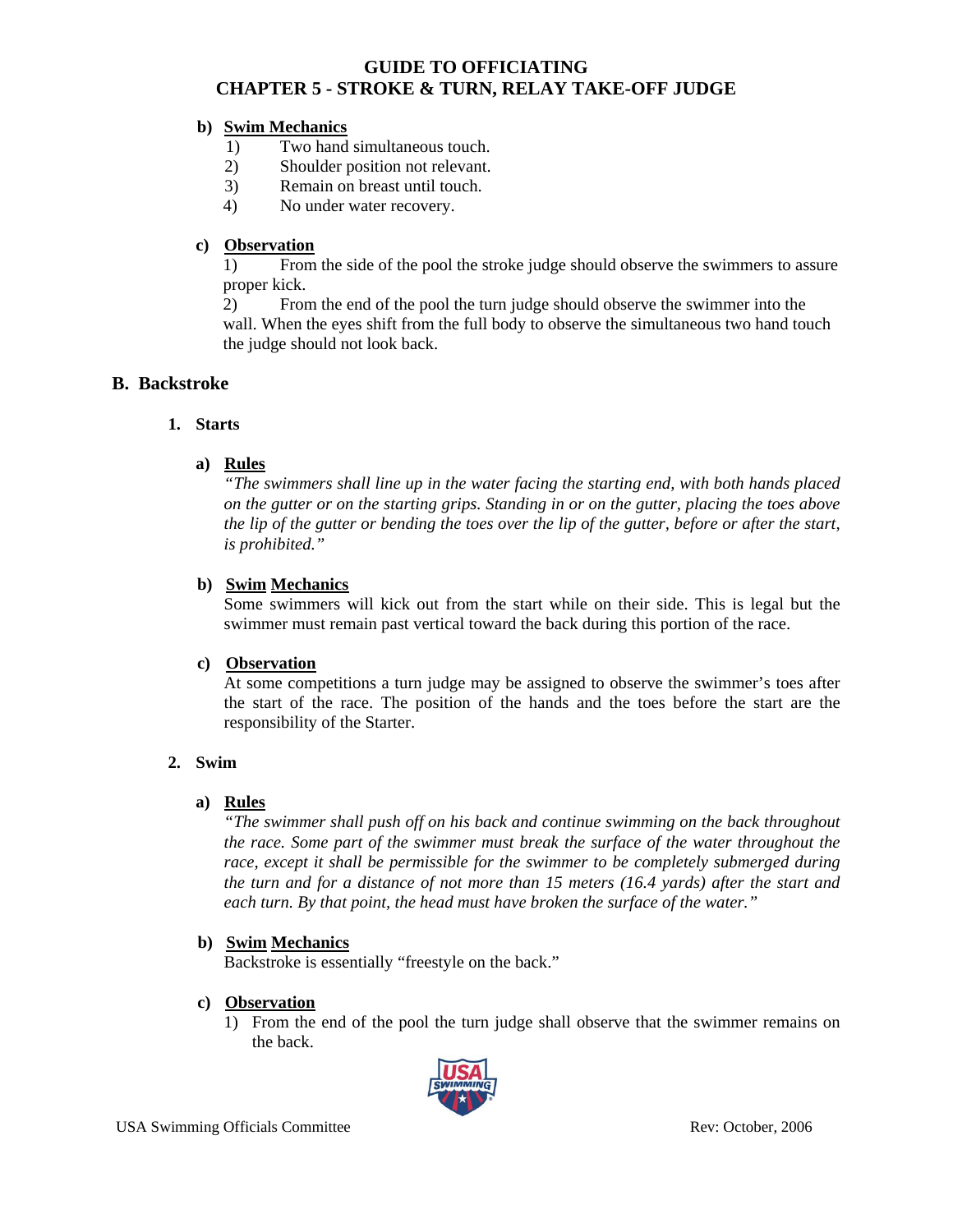2) From the side of the pool the stroke judge shall observe the head breaking the surface at or prior to the 15 meter mark and that some part of the body remains on the surface throughout the race.

#### **3. Turns**

### **a) Rules**

*"Upon completion of each length, some part of the swimmer must touch the wall. During the turn the shoulders may be turned past the vertical toward the breast after which a continuous single arm pull or a continuous simultaneous double arm pull may be used to execute the turn. The swimmer must have returned to a position on the back upon leaving the wall."* 

### **b) Swim Mechanics**

At the turn, three (3) things can happen:

 1) The swimmer touches the wall while on their back. They may turn in any manner they want as long as they are past vertical towards the back when their feet leave the wall.

 2) The swimmer begins to turn past the vertical towards the breast, but touches the wall with some part of their body (including the hand, arm, forehead, chin, etc.) before going into the turn. As long as their turning motion was continuous once they went past vertical towards the breast, it's still legal, and they may turn in any manner they want as long as they're past vertical towards the back when their feet leave the wall. If, however, they go past vertical towards the breast, and extend the arm but don't immediately begin a pulling motion, that's a DQ for "non-continuous turning action."

 3) The swimmer turns past vertical towards the breast and executes a single or simultaneous double arm pull to initiate their turn. Once the arm(s) has (have) stopped moving (and you're *sure* it [they] has [have] stopped moving), the swimmer must be doing *something* to initiate their turn. If they're not doing something to initiate the turn as soon as their arms stop moving, that's a DQ. They can kick throughout the turn, as long as it's part of a continuous turning action. They must touch the wall (usually with their feet) and they must be past vertical towards the back when their feet leave the wall. If they miss the wall, they cannot "scull" back to touch the wall as that reverse motion would constitute a "non-continuous turning action."

#### **c) Observation**

As the turn judge, you should stand over the lane looking down to at the swimmers to observe the turns. Once a swimmer passes vertical toward the breast, you should observe that all actions of the swimmer were associated with a continuous turning action and that the swimmer is past vertical toward the back when their feet leave the wall.

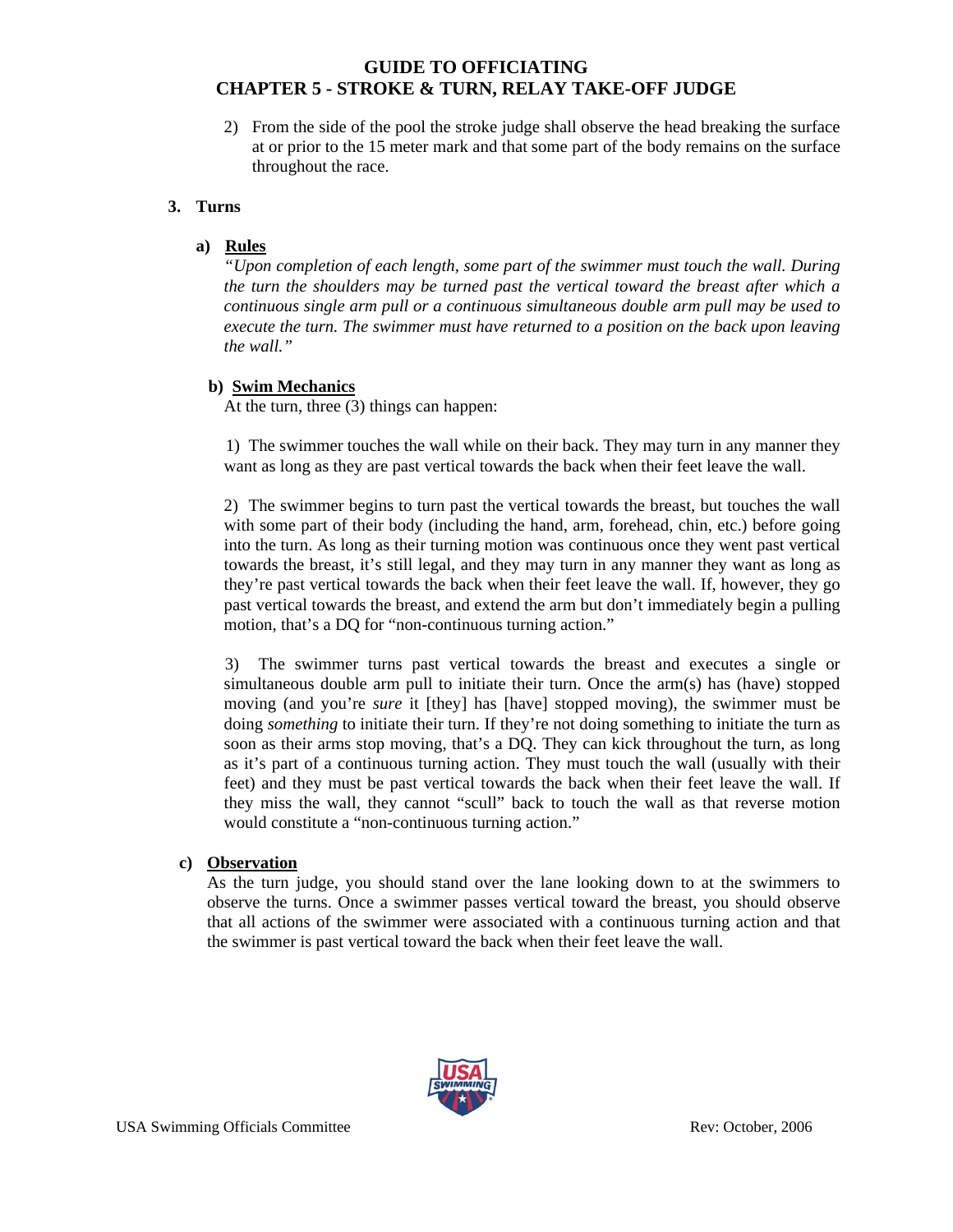#### **4. Finish**

#### **a) Rules**

*"Upon the finish of the race, the swimmer must touch the wall while on the back."* 

#### **b) Swim Mechanics**

A swimmer may swim in any manner desired while remaining on their back and must remain on their back until the finish of the race.

#### **c) Observation**

As a turn judge, it is important to watch the swimmers as they approach the wall at the turns and at the finish of the race. If, while watching a swimmer as they come into your jurisdiction, you see the swimmer's body go totally submerged, that's a DQ. When you transition your attention from watching the swim to watching the swimmer's shoulders at the touch, do not look back.

### **C. Breaststroke**

#### **1. Start**

#### **a) Rules**

*"From the beginning of the first armstroke after the start and after each turn the body shall be kept on the breast. It is not permitted to roll onto the back at any time. Throughout the race the stroke cycle must be one arm stroke and one leg kick in that order.* 

*After the start and each turn, a single downward butterfly kick followed by a breaststroke kick is permitted while wholly submerged. Following which, all movements of the legs shall be simultaneous and in the same horizontal plane without alternating movement. The feet must be turned outwards during the propulsive part of the kick. A scissors, flutter or downward butterfly kick is not permitted except as provided herein. Breaking the surface of the water with the feet is allowed unless followed by a downward butterfly kick."* 

*\*After the start and each turn a single downward butterfly kick followed by a breaststroke kick is permitted. The swimmer does not need to be completely submerged* 

#### **b) Swim Mechanics**

An alternating kick is the most common disqualification call during the start of the breaststroke. It is important to observe the timing of the movement of the legs. As the swimmer executes the first arm pull past the hipline, the swimmer is permitted one downward butterfly kick followed by a breaststroke kick.

The position of the shoulders is not relevant when the swimmer executes the first arm pull except the swimmer must be past vertical toward the breast. The arms must be on the same horizontal plane for this first arm pull.

#### **c) Positioning and Jurisdiction**

The turn judge at the start end of the pool should stand at the appropriate signal and walk forward after the start of the race. They should watch the swimmer during the pull out observing the first arm pull, which may be past the hipline, the leg kick, followed by the

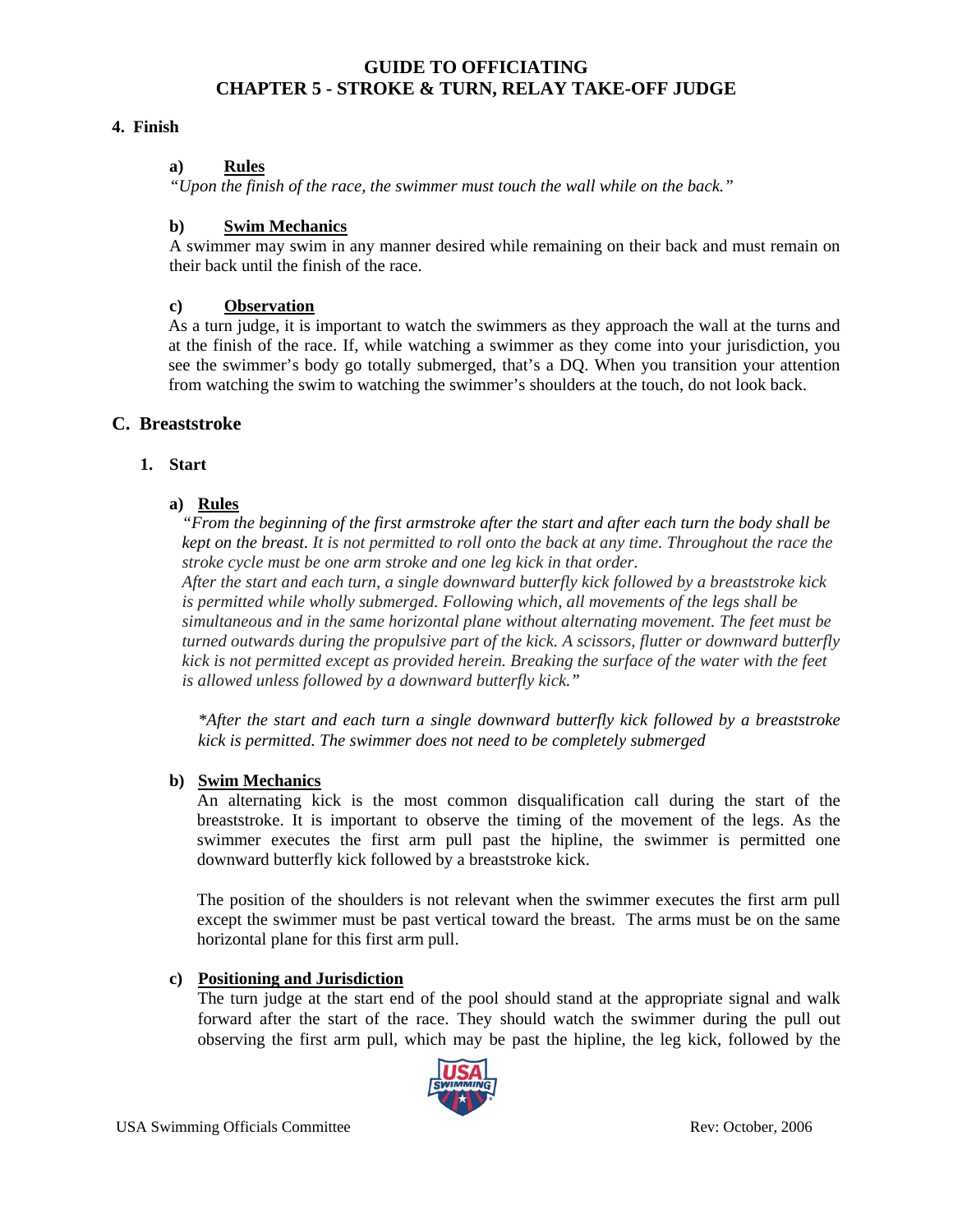second arm pull. At the widest part of the second arm pull the head must break the surface of the water. If the hands turn inward beginning the recovery portion of the next arm pull prior to the head breaking the surface of the water, that's a disqualification.

### **2. Swim**

### **a) Rules**

*"All movements of the arms shall be simultaneous and in the same horizontal plane without alternating movement. The hands shall be pushed forward together from the breast on, under, or over the water. The elbows shall be under water except for the final stroke before the turn, during the turn and for the final stroke at the finish. The hands shall be brought back on or under the surface of the water. The hands shall not be brought back beyond the hip line, except during the first stroke after the start and each turn. During each complete cycle, some part of the swimmer's head shall break the surface of the water."* 

## **b) Swim Mechanics**

The recovery motion of the arms may be made above, at or below the surface of the water, but must be made inside the limits of the shoulders ("from the breast"). The elbows must stay "wet" (in contact with the froth and foam and not completely out of the water) during the recovery phase of the arm pull throughout the race except at the turn and at the finish. However, it's OK if the elbows clear the water during the pullback part of the stroke. As in butterfly the position of the feet is the key to judging the breaststroke kick. If the toes are pointed outward during the propulsive part of the kick, that's a legal breaststroke kick. If the toes are pointed straight back or inwards, that's a butterfly kick and a DQ in the breaststroke (other than during the first stroke after the start and each turn).

It is important to remember that some, if not most, elite swimmers will have a significant linear undulating motion as they race through the water. This may result in their feet breaking the surface of the water, often accompanied by a "roostertail" of spray, as they begin the recovery phase of their kick. This is NOT, however, a DQ *UNLESS* accompanied by a distinctive downward butterfly kick! USA Swimming rules do not require a "flexion of the knees" for a butterfly kick so be sure to remember that *"the benefit of any doubt always goes to the swimmer."* 

## **c) Positioning and Jurisdiction**

The stroke judge on the side of the pool frequently has jurisdiction over the swimmer from the head breaking the surface of the water to the completion of each length. If FINA jurisdiction rules are used in the meet, the stroke judge on the side of the pool has jurisdiction after the first arm pull including the kick and second arm pull, at which point the head must break the surface of the water at the widest reach of the arms.

When walking the side of the pool, the stroke judge should be slightly behind the swimmers so that they can observe the entire swimmer, not just the feet. As the swimmers finish their leg kicks (which might result in the feet rising upward out of the water), you should observe the legs. If the knees are being drawn up and feet begin to separate to begin the recovery portion of the next stroke cycle, there is no DQ. If there is a downward butterfly-type kick

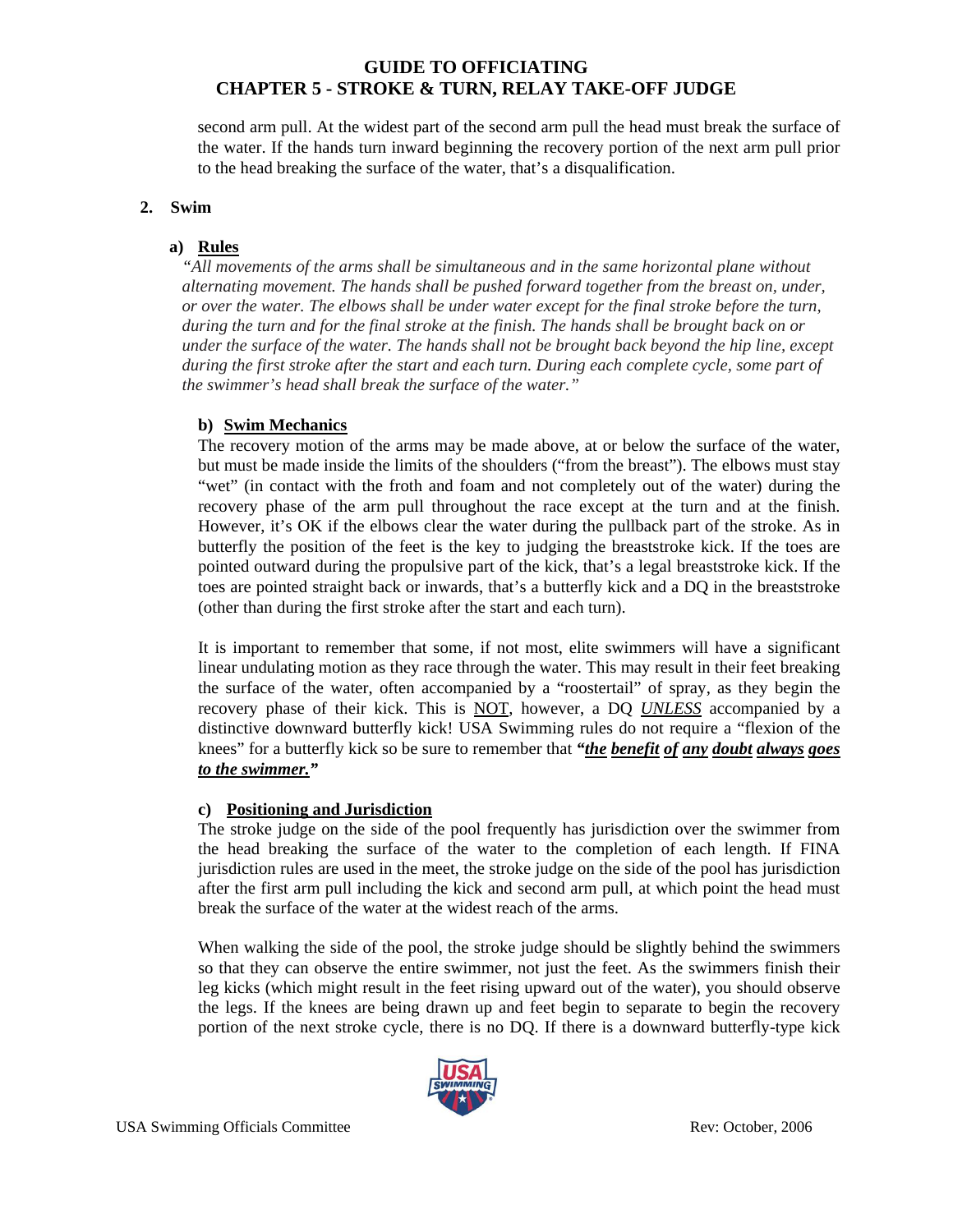with the legs, or a downward "flipper kick" of the feet prior to the legs being drawn up for the recovery portion of the next kick cycle, then a DQ should be called.

#### **3. Turns/Finish**

#### **a) Rules**

*"At each turn and at the finish of the race, the touch shall be made with both hands simultaneously at, above, or below the water level. The head may be submerged after the*  last arm pull prior to the touch, provided it breaks the surface of the water at some point *during the last complete or incomplete cycle preceding the touch."* 

*\*After the start and each turn a single downward butterfly kick followed by a breaststroke kick is permitted. The swimmer does not need to be completely submerged* 

#### **b) Swim Mechanics**

"Hand-over-hand" touch is OK since you probably can't see if the intertwined fingers are touching or not. Be very aware of the "swipe" touch where one hand clearly touches the wall but the second hand quickly (but simultaneously) just barely swipes at the wall and begins the turning action. Elite swimmers are really good at it and sometimes you're not sure if they touched the second hand at all. Once again, *"only call what you see, not what you don't see."* After the final pull into the wall at turns and finishes, the shoulders do not have to be level. In fact, the only thing that you have to watch the shoulders for is to see if they go past the vertical towards the back prior to the touch at the turns and/or finish.

#### **c) Positioning and Jurisdiction**

The turns and finish are in the jurisdiction of both the stroke judge and the turn judge. The stroke judge should observe the swimmer into the wall/finish watching the lower portion of the body verifying that a proper kick is executed. The turn judge should be positioned over the lane watching the upper portion of the swimmer's body for the proper touch.

#### **D. Freestyle**

#### **1. Start**

#### **a) Rules**

*"In an event designated freestyle the swimmer may swim any style, except that in a medley relay or an individual medley event, freestyle means any style other than butterfly, breaststroke or backstroke. Some part of the swimmer must break the surface of the water throughout the race, except it shall be permissible for the swimmer to be completely submerged during the turn and for a distance of not more than 15 meters (16.4 yards) after the start and each turn. By that point the head must have broken the surface."* 

#### **b) Swim Mechanics**

Any stroke or combination of strokes (including "dog paddle") may be used. Freestyle is freestyle; i.e., anything goes, including doing other strokes during the race and even changing

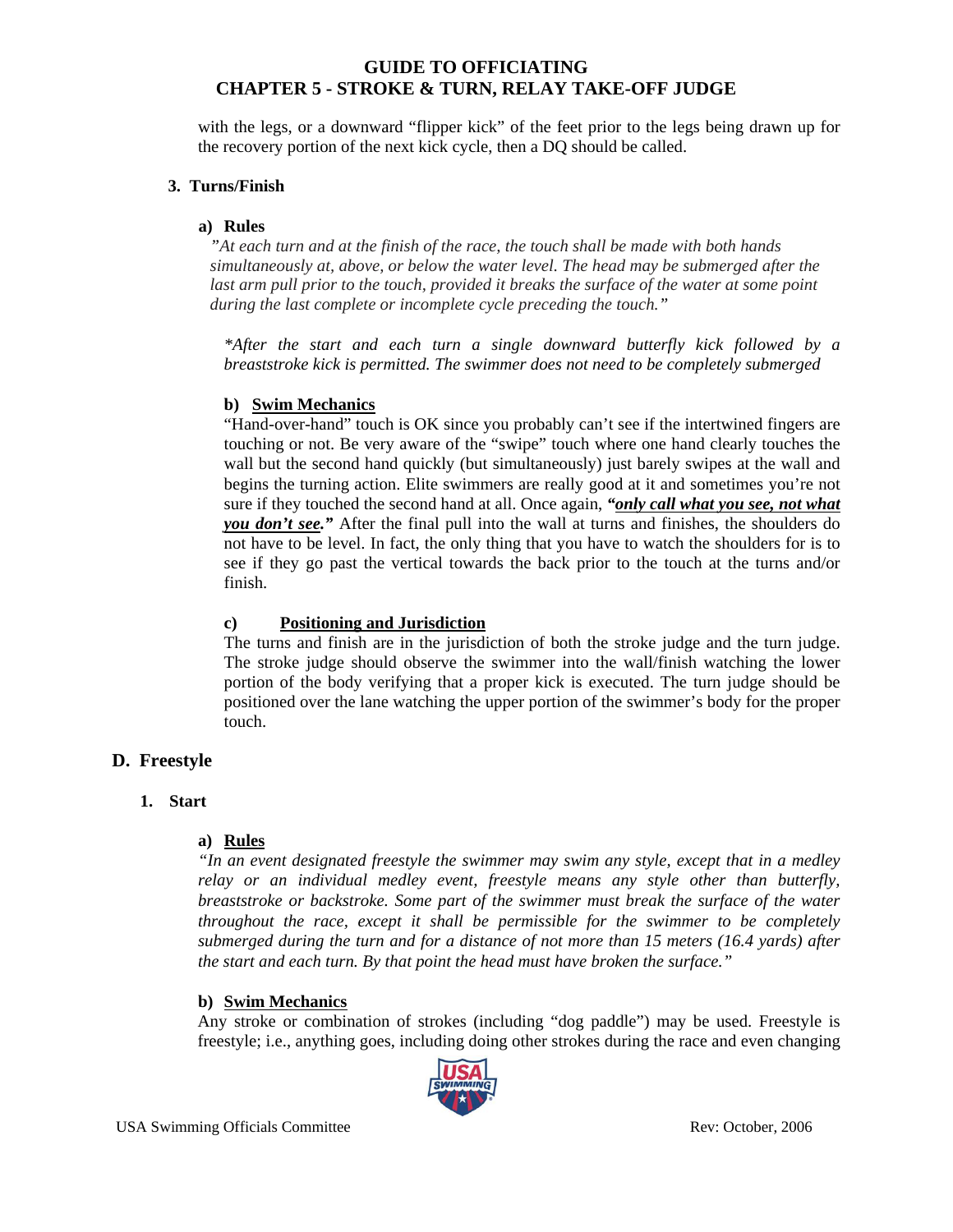strokes in the middle of the race. UNLESS it's in the Individual Medley or the Medley Relay (more on that later). The head must break the surface of the water at or before the 15 meter mark.

#### **c) Positioning and Jurisdiction**

The stroke judge should stand at the 15 meter mark to ensure that the heads of all of the swimmers break the surface of the water by the most generous of all the 15 meter marks on the lane lines.

#### **2. Swim**

#### **a) Rules**

*'In an event designated freestyle the swimmer may swim any style, except that in a medley relay or an individual medley event, freestyle means any style other than butterfly, breaststroke or backstroke. Some part of the swimmer must break the surface of the water throughout the race, except it shall be permissible for the swimmer to be completely submerged during the turn and for a distance of not more than 15 meters (16.4 yards) after the start and each turn. By that point the head must have broken the surface."* 

#### **b) Swim Mechanics**

Some part of the body must remain on the surface throughout the rest of the swim, except for the first 15 meters after each turn. Any stroke or combination of strokes may be used.

#### **c) Positioning and Jurisdiction**

The stroke judge should make sure that the swimmer does not go completely submerged, pull on the lane lines, and/or push off of the bottom of the pool during the swim.

#### **a) Rules**

**Turns** *"Upon completion of each length the swimmer must touch the wall."* 

**Finish** *"The swimmer shall have finished the race when any part of his person touches the wall after completing the prescribed distance."* 

#### **b) Swim Mechanics**

The swimmers may turn in any manner they want as long as they touch the wall at the end of each length of the race. The touch at the finish may be made with any part of the body (including the forehead). Some part of the body must touch the wall at the end of each length of the race and a swimmer can go back and "save themselves" if they miss the touch during a turn. The DQ for missing the wall is not "officially" called until the swimmer touches the opposite end of the pool from the wall that they missed. The call should be made when it happens—the call always can be taken back when the swimmer returns to save themselves.

#### **c) Positioning and Jurisdiction**

The turn judge should stand over the lane(s) or at the corners of the pool to observe the touch at the turns and finish.

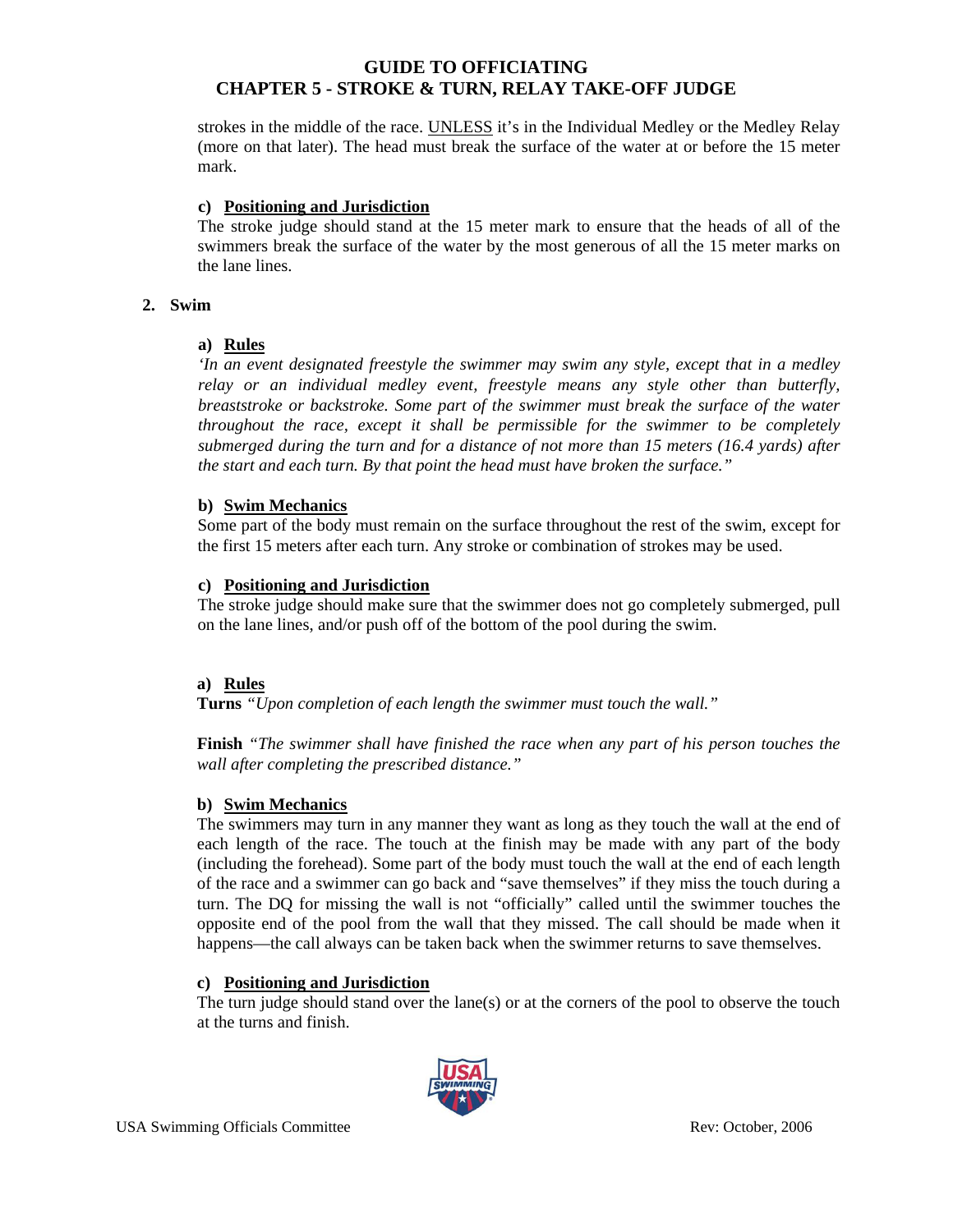### **E. Individual Medley**

#### **1. Start**

### **a) Rules**

The rules governing the start of the Individual Medley are the same as the butterfly start.

#### **b) Swim Mechanics**

The swim mechanics for the start are the same as outlined for the butterfly.

#### **c) Positioning and Jurisdiction**

The positioning and jurisdiction are the same as outlined for the butterfly.

#### **2. Swim/Turns/Finish**

### **a) Rules**

*"The swimmer shall swim the prescribed distance in the following order: the first one-fourth, butterfly; the second one-fourth, backstroke; the third one-fourth, breaststroke; and the last one-fourth, freestyle.* "

*"Stroke-The stroke for each one-fourth of the designated distance shall follow the prescribed rules for that stroke."* 

*Turns-Intermediate turns within each stroke shall conform to the turn rules for that stroke. The turns when changing from one stroke to another shall conform to the finish rules for the stroke just completed, and shall be as follows:* 

*Butterfly to backstroke-The swimmer must touch as described in (Butterfly rules). Once a legal touch has been made, the swimmer may turn in any manner, but the shoulders must be at or past the vertical toward the back when the swimmer leaves the wall.* 

*Backstroke to breaststroke-The swimmer must touch the wall while on the back. Once a legal touch has been made, the swimmer may turn in any manner but the4 shoulders must be at or past the vertical toward the breast when the swimmer leaves the wall and the prescribed breaststroke form must be attained prior to the first arm stroke.* 

*Breaststroke to freestyle-The swimmer must touch as described in (Breaststroke rules). Once a legal touch has been made, the swimmer may turn in any manner.* 

*Finish-The swimmer shall have finished the race when any part of his/her person touches the wall after the prescribed distance."* 

#### **b) Swim Mechanics**

USA Swimming and FINA have interpreted the judging of the freestyle leg by saying that "the swimmer shall have swum a sufficient distance to allow the Judge (Turn or Stroke) to determine that he/she has swum 'in the style' of one of the previous three (3) strokes" before a DQ is called for the stroke infraction. That now precludes a DQ for the swimmer that briefly uses the butterfly kick off of the wall and then transitions into a normal freestyle as well as the swimmer who is momentarily on their back as they leave the wall for the freestyle leg and is rolling over to begin the normal freestyle.

Be aware of the "cross-over" transition from the backstroke to the breaststroke. Many elite swimmers use this technique of bringing their lead arm directly over their heads and making

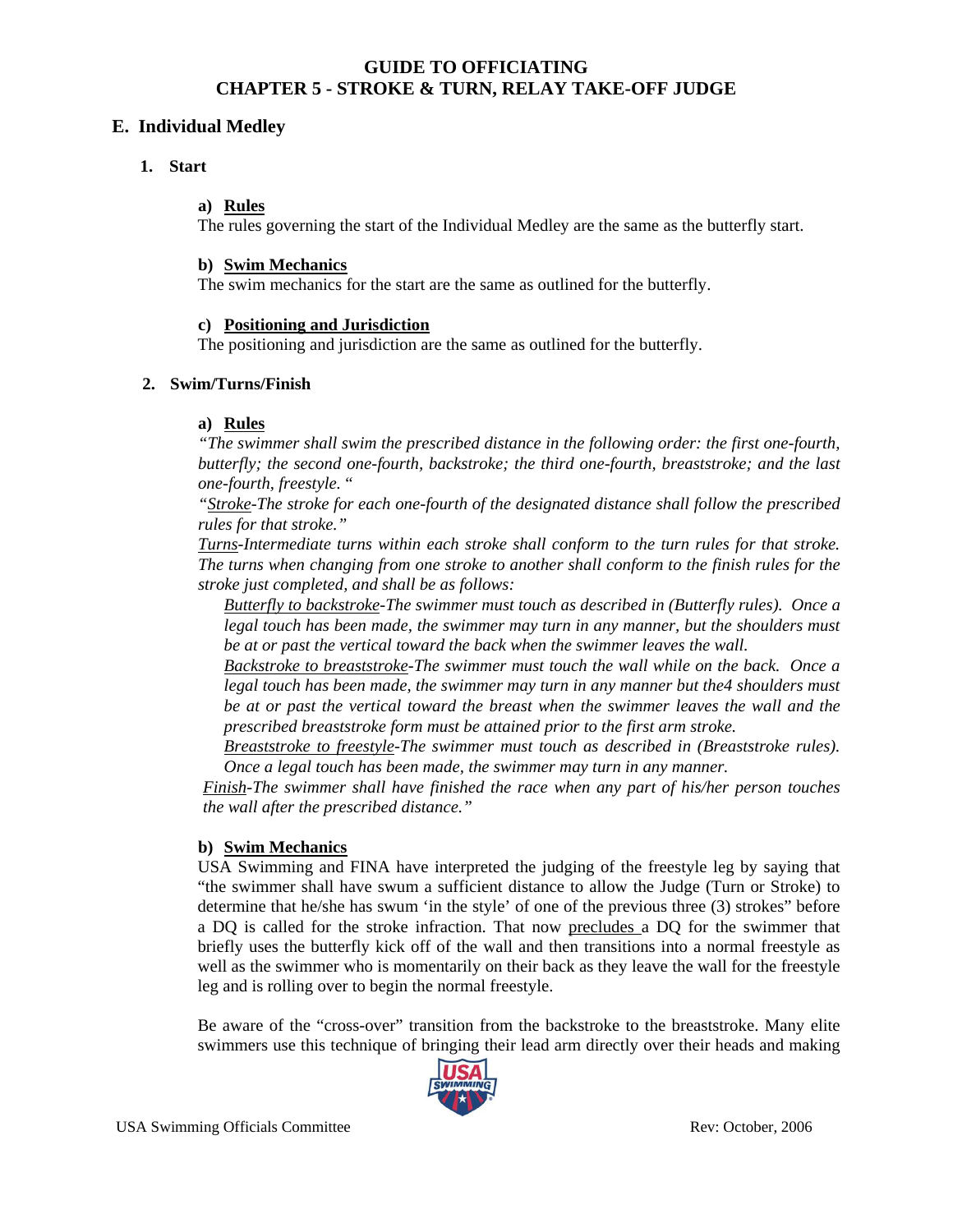the touch just before their shoulders get past vertical towards the breast as they make the turn. If you are watching several lanes or are not paying strict attention to the turn, you might only see the swimmer doing the turn and be tempted to DQ them for not finishing the backstroke leg on their backs. Remember, *"only call what you see. not what you don't see."* Only call the DQ **if** you're positive that the swimmer did not touch the wall before going past the vertical towards the breast. Similarly, be aware of the "swipe" touch at the finish of the breaststroke leg before the transition to the freestyle.

### **c) Positioning and Jurisdiction**

The position for observing each leg of the individual medley and associated jurisdictions are the same as outlined for each stroke.

## **F. Medley Relay**

## **1. Start**

#### **a) Rules**

The rules governing the start of the medley relay are the same as the backstroke start.

#### **b) Swim Mechanics**

The swim mechanics for the start are the same as for the backstroke as outlined above.

#### **c) Positioning and Jurisdiction**

The positioning and jurisdiction for the start is the same as for the backstroke as outlined above.

#### **2. Swim/Turns/Finish**

#### **a) Rules**

*"Four swimmers on each team, each to swim one-fourth of the prescribed distance continuously in the following order: first backstroke; second, breaststroke; third, butterfly; fourth, freestyle. Rules pertaining to each stoke used shall govern where applicable: At the end of each leg, the finish rule for each stroke applies in each case."* 

#### **b) Swim Mechanics**

As in the IM, freestyle is defined as any stroke other than the previous three. Once again, the USA Swimming and FINA interpretations on the judging of the freestyle leg preclude a DQ for the swimmer that momentarily uses the butterfly kick off of the wall during the freestyle turn and then transitions into a normal freestyle as well as the swimmer who is momentarily on their back as they leave the wall for the freestyle turn and is rolling over to begin the normal freestyle.

#### **c) Positioning and Jurisdiction**

The stroke and turn judges should be in the same positions as outlined for each stroke and assume the same jurisdictions as well. One (1) relay take-off judge should be at each side of the pool (usually the off-duty starter and/or an off-duty deck referee) and the other relay takeoff judges are positioned by their assigned lanes.

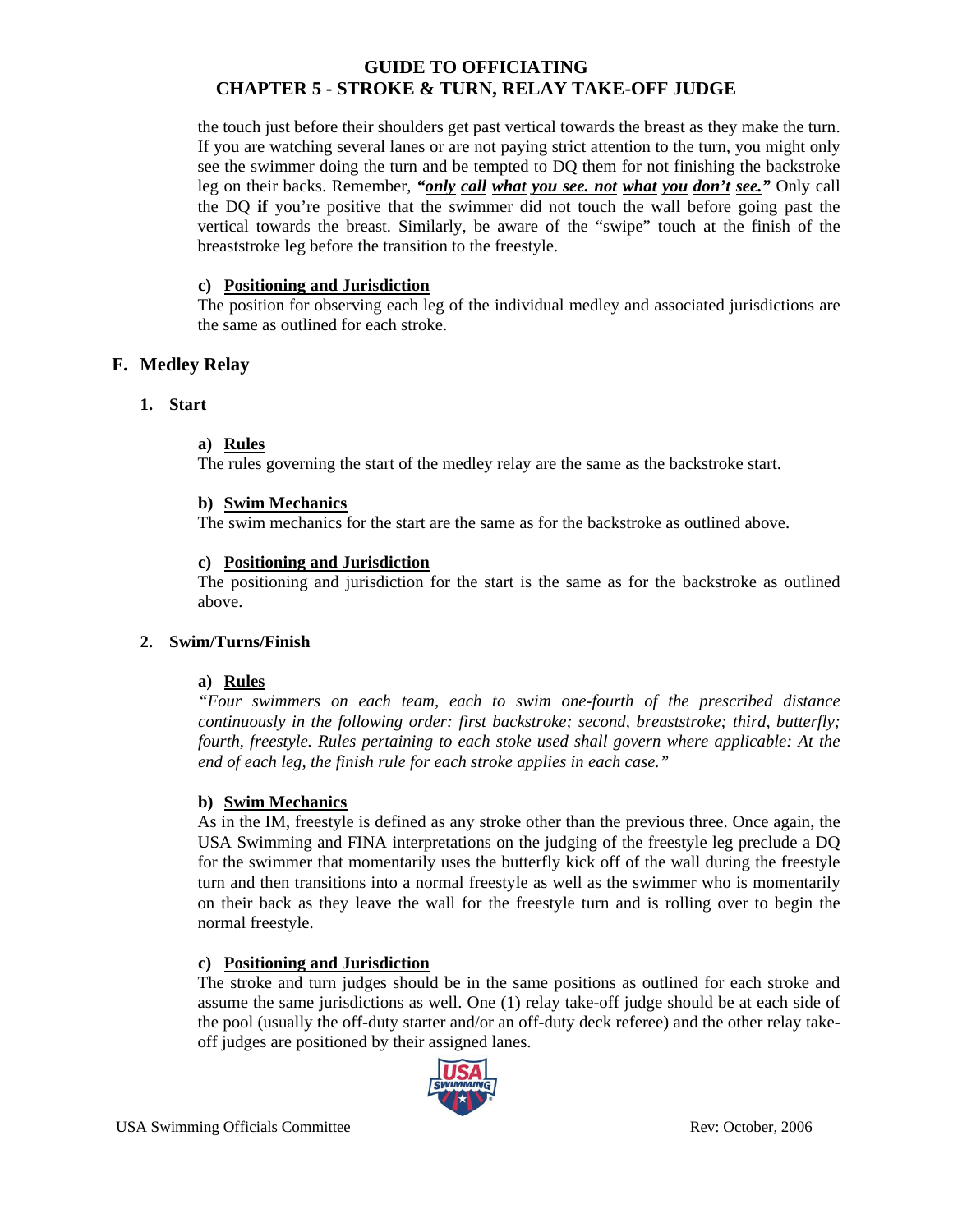The key to relay take-offs is to watch the feet of the next swimmer on the blocks. Look to see where they are before they take off-- are they already at the front of the blocks or are they at the back ready to do a "step up" take off? When the feet of the swimmer on the blocks leaves the starting platform, look down to the pool level to see if the incoming swimmer has touched the wall yet — "toenails to fingernails." If the exchange is good, circle the outgoing swimmer s number on your relay take-off slip (What, you don't have one? Then mark it on a piece of paper!); if the exchange is bad, put an "X" through the number of the swimmer that took off early. Remember, most relay take-offs are judged with "double confirmation" from two (2) different vantage points (usually next to the blocks and from the side of the pool), so do not raise your hand for an early takeoff DQ -- it still has to be confirmed by another takeoff judge. If, however, there are not enough officials for dual confirmation (particularly true in the Medley Relay where you need Stroke & Turn Judges as well as Relay Take-off Judges), then a single Relay Take-off Judge may be used and the DQ for Early Take-off must be signaled by raising the hand.

## **G. Freestyle Relay**

## **1: Start**

#### **a) Rules**

The rules governing the start of the freestyle relay are the same as the freestyle start.

#### **b) Swim Mechanics**

The swim mechanics for the freestyle relay are the same as outlined for freestyle above.

#### **c) Positioning and Jurisdiction**

The observation techniques for the freestyle relay are the same as outlined for freestyle above.

#### **2. Swim/Turns/Finish**

#### **a) Rules**

"*Four swimmers on each team, each to swim one-fourth of the prescribed distance using any desired stroke(s). Freestyle finish rules apply."*

There are no rules except touch the wall at each turn and the finish (the same as for the individual freestyle). Each relay swimmer shall swim a fourth of the distance and no swimmer may swim more than one (1) leg of the race.

#### **b) Swim Mechanics**

The swim mechanics for the freestyle relay are the same as outlined for freestyle above.

#### **c) Positioning and Jurisdiction**

The positioning and jurisdiction for the freestyle relay are the same as outlined for freestyle above. However, the turn judge only needs to watch the intermediate turns since the relay

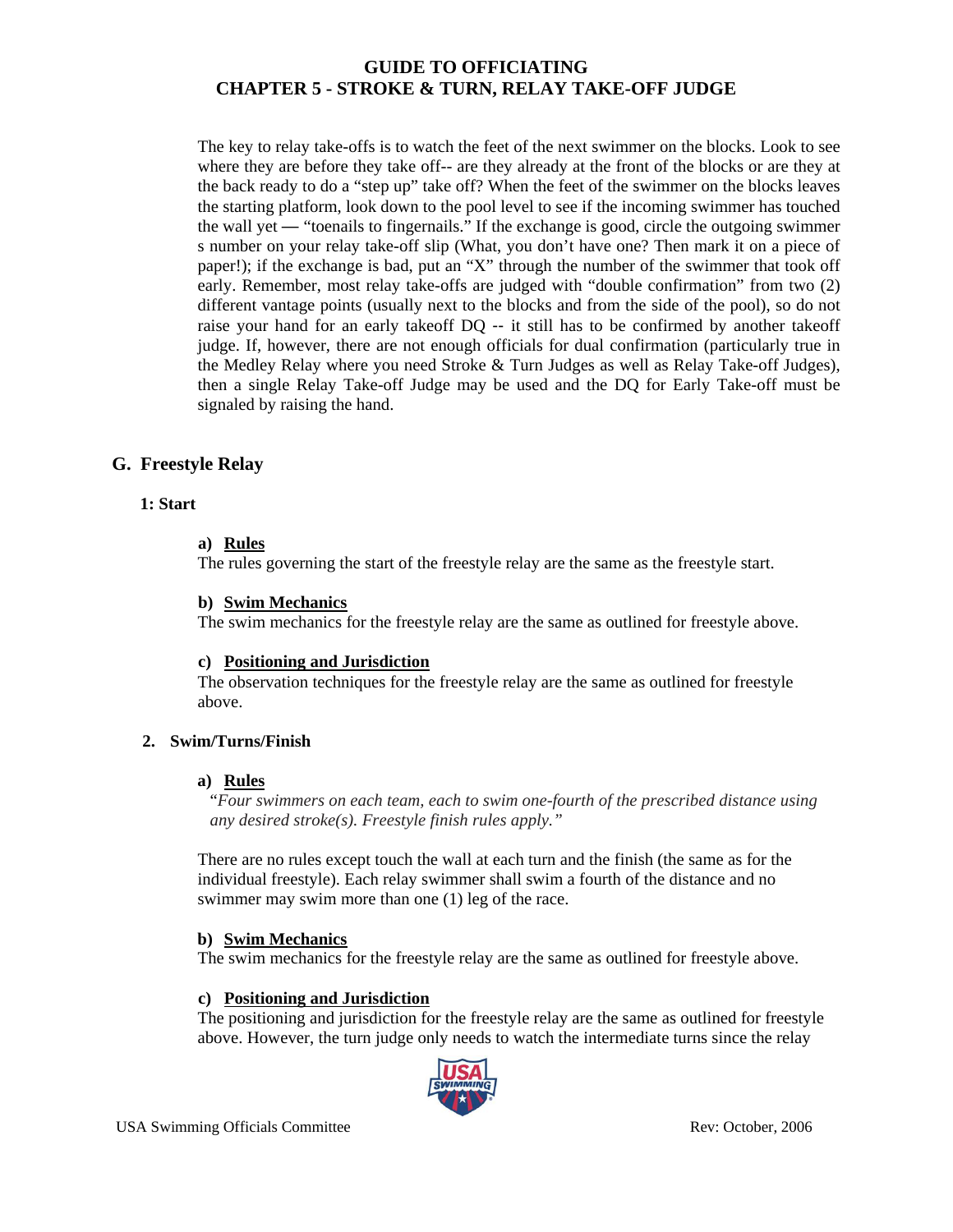take-off judge will (hopefully) see the touch at the end of each leg of the race during the relay exchange.

The relay take-off positioning and jurisdictions are the same as outlined above in the Medley Relay section.

 The USA Swimming Rules and Regulations Committee is emphasizing that "The key to a proper interpretation of the backstroke rule is the phrase 'continuous turning action,' i.e., a uniform, unbroken motion with no pauses. After the upper shoulder rotates beyond the vertical toward the breast, a continuous single arm pull or a continuous simultaneous double arm pull may be used to initiate the turn. There shall be no kick, arm pull, or flotation that is independent of the turn. The position of the head is not relevant."

To assist judges in evaluating the submerging portion of the rule, each of the lane lines **must** be marked at the 15-meter (16.4 yard) distances from each end. Stroke judges should be positioned to ensure that the swimmer's head breaks the water surface prior to the 15-meter marks and some part of the body remains surfaced until the swimmer executes the next turn.

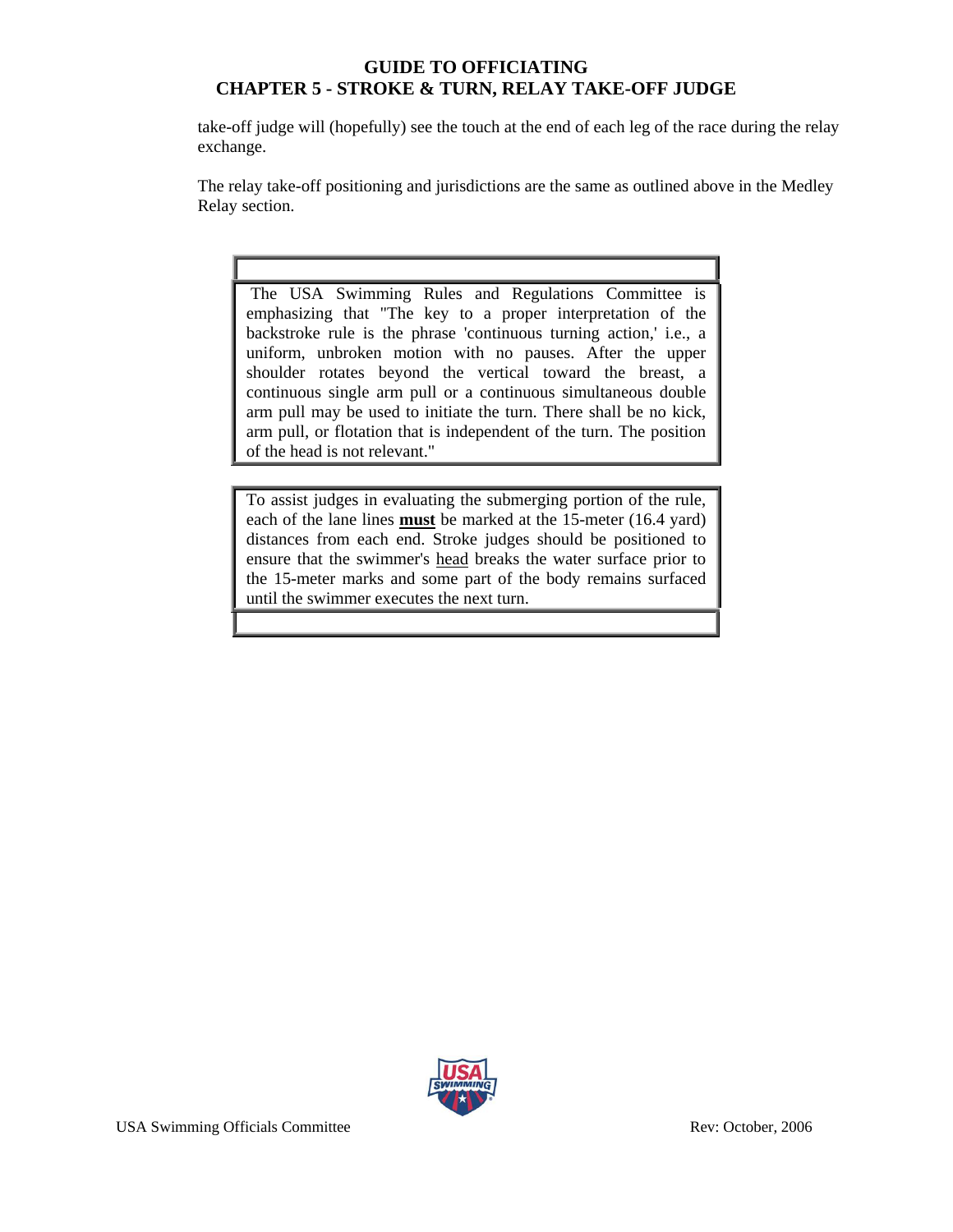# **V. A Philosophy of Stroke/Turn/Relay Take-off Officiating: Mental Traps**

It is not very difficult to acquire the technical knowledge required to judge the strokes and turns or finishes. A judge will gain that knowledge and become proficient with practice. The challenge, however, is to apply that knowledge **professionally**. Whether we recognize it or not, all of us, as human beings, are influenced by a wide variety of factors when we try to make judgments. We have this marvelous thing called a brain, which allows us to apply "reason" whenever we make judgments. Yet, when using this capacity, we have to be careful not to apply human reason in such a way that it causes us to make poor or "sloppy" judgments. Over the years, various examples of this, often stemming from well intentioned but misguided rationale, have surfaced. Some examples of the "mental traps" that have surfaced in stroke and turn officiating over the years are:

#### 1. **Advantage vs. disadvantage** (as a basis for making a judgment)?

The question of whether swimmer advantage / disadvantage should influence the official judgment of stroke, turn and finish violations has been the subject of much debate. Some authorities have used the term, "unfair advantage," in decisions relating to specific situations. Unfortunately, this has also caused considerable apprehension and/or misinterpretation about the intent of this phrase. There is no intent that this concept be applied broadly to all situations, thus justifying inaction by officials in not calling violations such as missed turns, touches, etc., because "no advantage was gained." This type of negative interpretation only leads to "sloppy" officiating and, unfortunately, gives an official an excuse for inadequate performance. Obviously, "unfair advantage" may be used to explain one reason why an action is an infraction. Still, a violation of the rules should be noted and the competitor disqualified whether an advantage is gained or not. Therefore, caution should be exercised in any application of this rationale, to preclude its use as a "crutch" for poor officiating.

#### 2. **The "Twice Theory."**

Some judges feel they should wait until an infraction happens more than once before they call it. They rationalize this position in all sorts of ways (e.g., "That clears up any doubt." "That confirms that it wasn't a simple mistake by the swimmer." etc.) Frankly, all of these, again, are crutches and excuses for uncertain and poor officiating. There is no basis for waiting to see an infraction happen twice and, in fact, it often won't. The official must simply be certain of what he saw and make the call as soon as it is observed. If there is any doubt about the violation, then don't make the call! (Remember, the swimmer gets the benefit of any doubt.) But, by the same token, don't then concentrate on that one swimmer to see if he commits the suspected infraction again. Continue to give all the competitors uniform coverage in observing their performance.

#### 3. **"We don't disqualify 8 & Unders"** (the age group may change to 10 & Unders).

People who take this position often rationalize it by saying they don't want to cause "mental trauma" to a youngster. They usually go on to say they have no problems "socking it to a 13 & Older." While this may sound good, it is grounded in some clearly erroneous and extraneous beliefs. First, it views the judge's role as punitive. That's completely wrong. Rather, a disqualification should be viewed as a) "protecting the other athletes" in the competition, and b) "educating" the athlete who commits the infraction so he/she won't do it again. Secondly, it assumes that everyone in the identified age group is a "beginner" while those in the older age groups are "experienced" and, therefore, should be held to

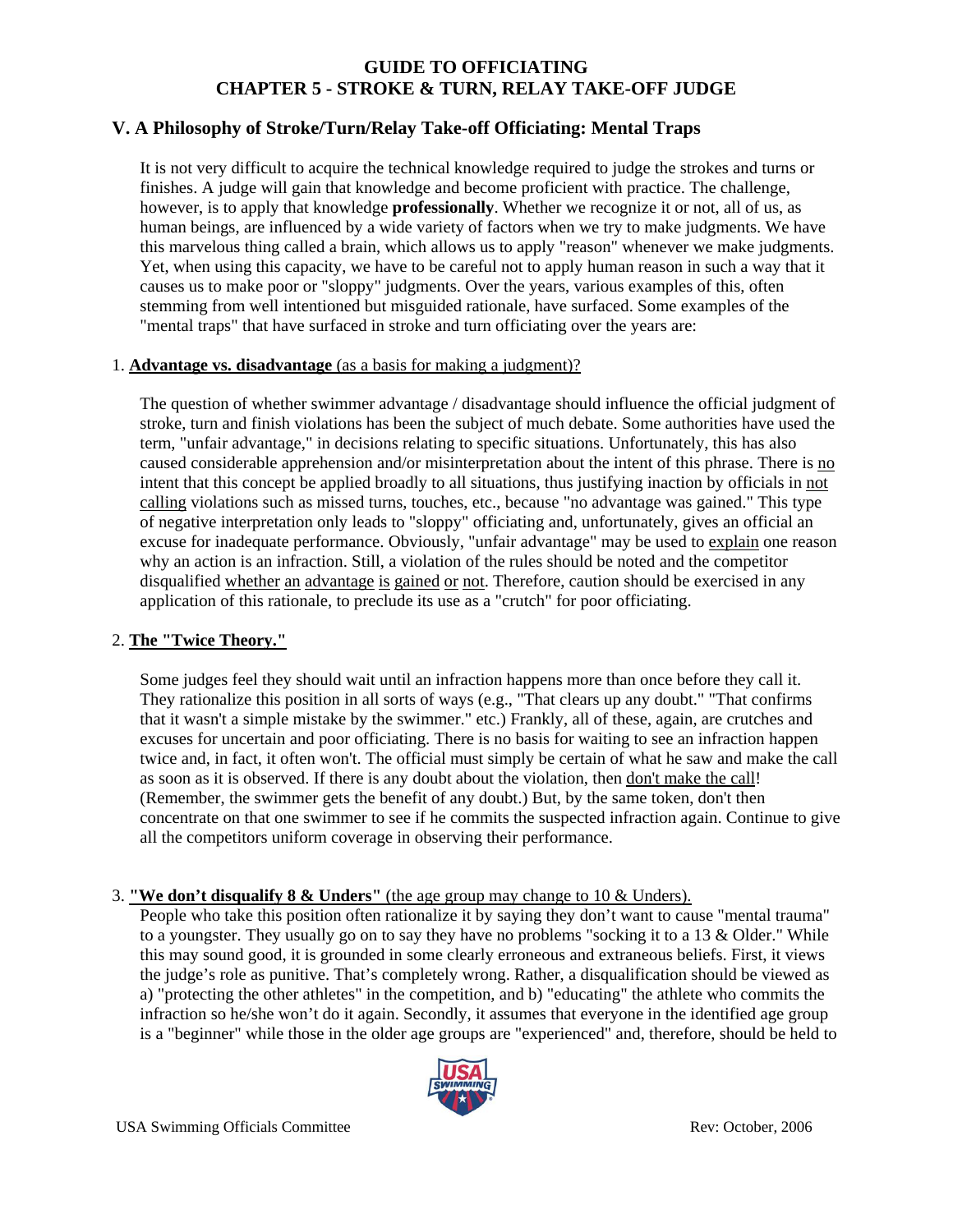a stricter standard. Yet, this is also often erroneous. Athletes enter the sport at various ages and some 8 & Unders (having competed for a year or more) are far more "experienced" then some teenagers who are just entering the sport. In any event, experience is irrelevant. Finally, the idea that disqualifying an 8 & Under will "traumatize the child's psyche" is ludicrous. It clearly ignores the fact that youngsters are constantly being corrected during their early, formative years; that's how they learn.

### 4. **"Don't ask me to judge my child."**

Advocates of this usually fall into one of two categories. First, "I don't want anyone to think my child got by with some infraction because I was judging." Second, "I don't want to have to explain to my child why he/she was disqualified." Yet, this goes to the central element of being a "professional" judge. The Referee must know that the judge treats everyone in the field the same - "fairly and equitably." - all the time. The Referee must be confident that a judge will identify an infraction regardless of the effect upon his child, his team (club), his LSC. This is probably the ultimate test of the judge's impartiality, and referees should not let judges "off the hook" on this basis. To the judge, this is the time when he must separate himself from his parental role and accept the responsibility of being a USA Swimming judge.

### 5. **Don't Infer (Extrapolate)**

Succinctly put, this simply means: you can only call what you see, NOT what you deduct. You must actually see the swimmer miss the wall with his right hand on the turn, not assume he missed it because, by the time you looked, he was touching the wall with his left hand and was already turning. You must actually see the breaststroker take the second arm pull and be past the widest part of that second stroke before his head surfaces, not assume that it took two pulls to get that far out in the pool when you saw his head surface. Another way of putting this: don't look for reasons to disqualify. If you see the infraction and it is clear, report it, but if you are uncertain, remember that the benefit of any doubt must go to the athlete.

#### **Conduct:**

1. No outward manifestations during a race regarding illegality of competitor except raised hand.

2. Do not cheer, coach or swap disqualifications; control your emotions.

3. Do not fraternize with swimmers, coaches or spectators; disregard club affiliation and personal relationships.

4. Do not concentrate on frequent violators to the exclusion of others.

- 5. Give undivided attention -- start to finish.
- 6. If uncertain of role, consult with the Referee.